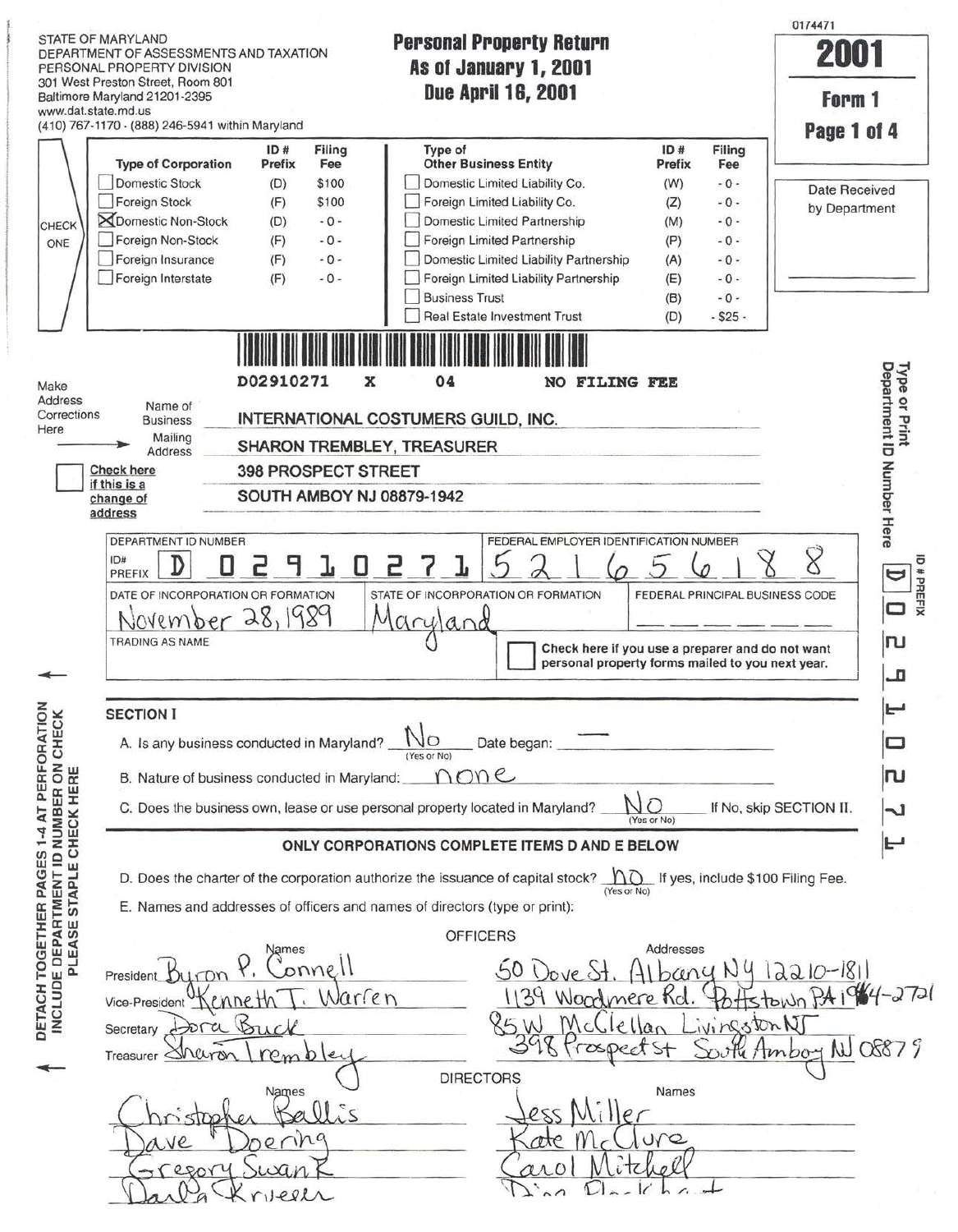# **BUSINESS TANGIBLE PERSONAL PROPERTY LOCATED IN MARYLAND**

# EACH QUESTION MUST BE ANSWERED-SEE INSTRUCTIONS

# ROUND CENTS TO THE NEAREST WHOLE DOLLAR

## SECTION II

A. IMPORTANT: Show exact location of all personal property owned and used in the State of Maryland, including county, town, and street address (P.O. Boxes are not acceptable). This assures proper distribution of assessments. If property is located in two or more jurisdictions, provide breakdown by locations by completing additional copies of Section II for each location.

| (Address, Number and Street)                                                                                                       | (Zip Code)  |                     |  |
|------------------------------------------------------------------------------------------------------------------------------------|-------------|---------------------|--|
| Check here if this location has changed from the 2000 return<br>Is the property located inside the limits of an incorporated town? |             | (Incorporated Town) |  |
|                                                                                                                                    | (Yes or No) |                     |  |

**2001** 

**Form 1**  continued **Page 2 ol 4** 

Note: If all of the personal property of this business is located entirely in the following four exempt counties: Frederick, Kent, Queen Anne's, or Talbot, you may be eligible to skip the remainder of Section IL Refer to Specific Instructions, Section II, A for more information.

CD Furniture, fixtures, tools, machinery and equipment not used for manufacturing or research and development. State the original cost of the property by year of acquisition and category of property as described in the Depreciation Rate Chart on page 4. Include all fully depreciated property and property expensed under IRS Rules.

Columns B through G require an explanation of the type of property being reported. Use the lines provided below. If additional space is needed, provide a supplemental schedule. Failure to explain the type of property will result in the property being treated as Category A property (see instructions for example). Refer to the 2001 Depreciation Rate Chart on page 4 for computer equipment rates tor categories Band D.

| ORIGINAL COST BY YEAR OF ACQUISITION |                                                |   |   |  |  |                          |                   |
|--------------------------------------|------------------------------------------------|---|---|--|--|--------------------------|-------------------|
|                                      | <b>SPECIAL DEPRECIATION RATES (SEE PAGE 4)</b> |   |   |  |  |                          |                   |
|                                      | А                                              | в | С |  |  | G                        | <b>TOTAL COST</b> |
| 2000                                 |                                                |   |   |  |  |                          |                   |
| 1999                                 |                                                |   |   |  |  |                          |                   |
| 1998                                 |                                                |   |   |  |  |                          |                   |
| 1997                                 |                                                |   |   |  |  |                          |                   |
| 1996                                 |                                                |   |   |  |  |                          |                   |
| 1995                                 |                                                |   |   |  |  |                          |                   |
| 1994                                 |                                                |   |   |  |  |                          |                   |
| 1993 and prior                       |                                                |   |   |  |  |                          |                   |
|                                      |                                                |   |   |  |  | TOTAL COST COLUMNS A-G > |                   |

DESCRIBE **B** through **G** PROPERTY HERE:

Commercial Inventory. Furnish an average of 12 monthly inventory values taken in Maryland during 2000 at cost or market value of merchandise and stock in trade. Include products manufactured by the business and held for retail sale and inventory held on consignment. (Do not include raw materials or supplies used in manufacturing.) Note: LIFO prohibited in computing inventory value.

| Average Commercial Inventory | Furnish from the latest Maryland Income Tax return: |           |
|------------------------------|-----------------------------------------------------|-----------|
|                              | Opening Inventory - date                            | amount \$ |
|                              | Closing Inventory - date                            | amount \$ |

Note: Businesses that need a Trader's License must report commercial inventory here.

Supplies. Furnish the average cost of consumable items not held for sale (e.g., contractor's supplies, office supplies, etc.).

| Average Cost |  |
|--------------|--|
|              |  |

Manufacturing/Research and Development (R&D) Inventory. Furnish an average of 12 monthly inventory values taken in Maryland during 2000 at cost or market value of raw materials, supplies, goods in process and finished products used in and resulting from manufacturing/R&D by the business. (Do not include manufactured products held for retail sale.)

| Average Manufacturing/R&D Inventory | Furnish from the latest Maryland Income Tax return: |           |  |
|-------------------------------------|-----------------------------------------------------|-----------|--|
|                                     | Opening Inventory - date                            | amount \$ |  |
|                                     | Closing Inventory - date                            | amount \$ |  |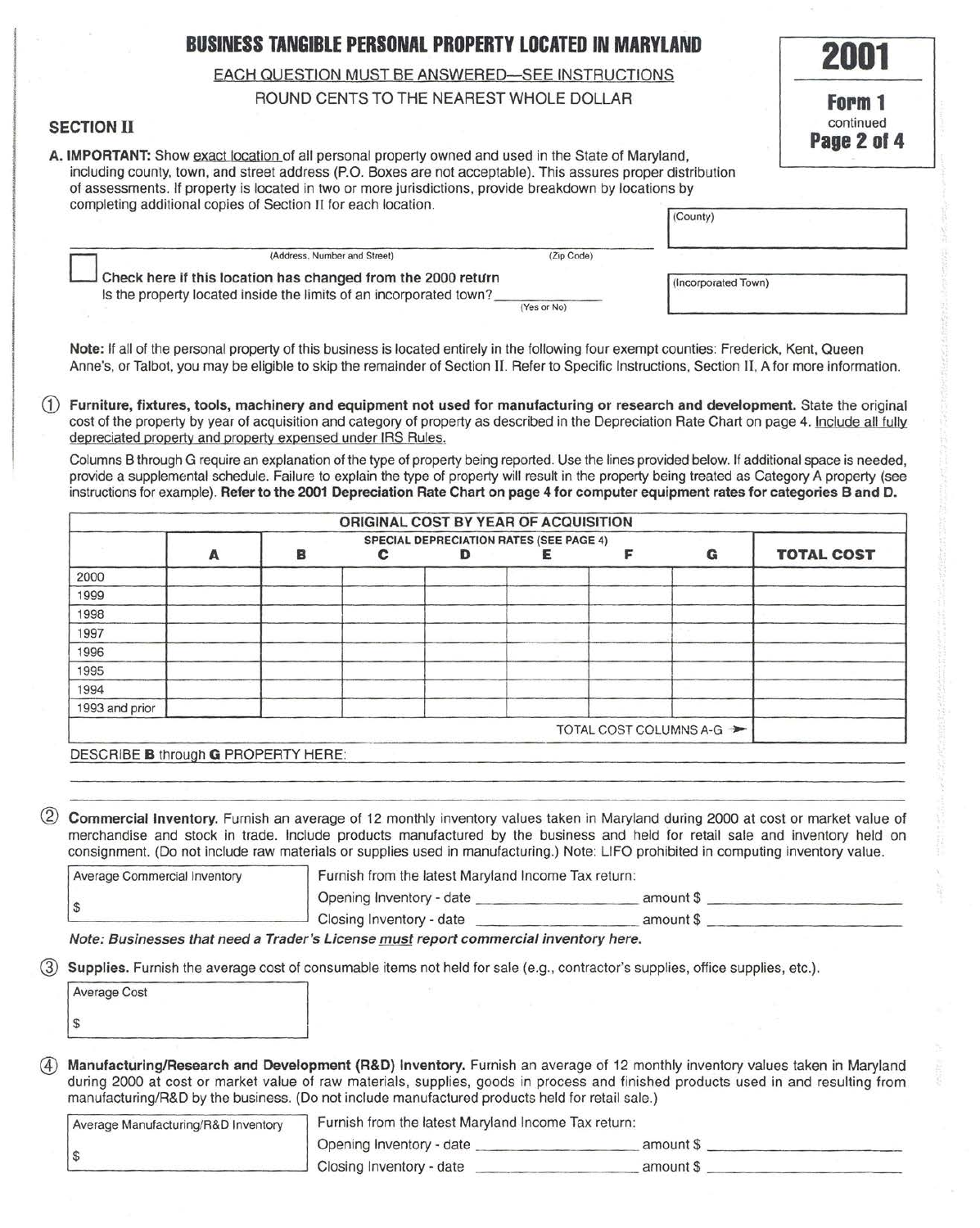Tools, machinery and equipment used for manufacturing or research and development: State the original cost of the property by year of acquisition. Include all fully depreciated property and property expensed under IRS Rules. If exemption is claimed for the first time, a manufacturing/R&D exemption application must be submitted before this exemption can be granted. Contact the Department or visit our web site for an application.

**Form 1**  continued **Page 3 ol 4** 

**2001** 

If the property is located in a taxable jurisdiction, a detailed schedule by depreciation category should be included to take advantage of higher depreciation allowances.

|      | ORIGINAL COST BY YEAR OF ACQUISITION |                   |    |
|------|--------------------------------------|-------------------|----|
| 2000 | 1996                                 |                   |    |
| 1999 | 1995                                 | <b>TOTAL COST</b> | £. |
| 1998 | 1994                                 |                   |    |
| 1997 | 1993 and prior                       |                   |    |

\$

\$

@ Vehicles with Interchangeable Registration (dealer, recycler, finance company, special mobile equipment, and transporter plates) and unregistered vehicles should be reported here. See specific instructions.

|      | ORIGINAL COST BY YEAR OF ACQUISITION |                   |    |
|------|--------------------------------------|-------------------|----|
| 2000 | 1998                                 |                   |    |
| 1999 | 1997 and prior                       | <b>TOTAL COST</b> | -S |

and **The Contract of Studies of the Contract Only and Studies (Book Value)** (Market Value) (Market Value)

- @ Other personal property . ... . ... . ... . .. .. ... .. .. . . .. . . .... · .. .... .. . . .. . .... . . Total Cost File separate schedule giving a description of property, original cost and the date of acquisition.
- ® Property owned by others and used or held by the business as lessee or otherwise . .. Total Cost File separate schedule showing names and addresses of owners, lease number, description of property, installation date and separate cost in each case.
- $(10)$ Property owned by the business but used or held by others as lessee or otherwise... . Total Cost  $\S$ File separate schedule showing names and addresses of lessees, lease number, description of property, installation date and original cost by year of acquisition for each location. Schedule should group leases by county where the property is located. Manufacturer lessors should submit the retail selling price of the property not the manufacturing cost.

SECTION III This Section must be completed.

- A. Total Gross Sales, or amount of business transacted during 2000 in Maryland: \$ If the business has sales in Maryland and does not report any personal property, explain how the business is conducted without personal property. If the business is using the personal property of another business, provide the name and address of that business. not<br>sona<br>——
- B. If the business operates on a fiscal year, state beginning and ending dates:  $\triangle$
- C. If this is the business' first Maryland personal property return, state whether or not it succeeds an established business and<br>give name:
- D. Does the business own any fully depreciated and/or expensed personal property located in Maryland?  $\Box$  yes  $\Box$  X ho

If yes, is that property reported on this return?  $\Box$  yes  $\Box$  no

- E. Does the submitted balance sheet or depreciation schedule reflect personal property located outside of Maryland?  $\Box$  yes  $\sqrt{ }$  no If yes, reconcile it with this return.
- F. Has the business disposed of assets or transferred assets in or out of Maryland during 2000?  $\Box$  yes  $\Box$   $\Box$  Yno If yes, complete Form 4C (Disposal and Transfer Reconciliation).

### •PLEASE READ "IMPORTANT REMINDERS" QN PAGE 4 BEFORE SIGNING•

I declare under the penalties of perjury, pursuant to Tax-Property Article 1-201 of the Annotated Code of Maryland, that this return, including any accompanying schedules and statements, has been examined by me and to the best of my knowledge and belief is a true, correct and complete return.

|                                                          | remb<br>crasurer                                                               |
|----------------------------------------------------------|--------------------------------------------------------------------------------|
| NAME OF FIRM, OTHER THAN TAXPAYER, PREPARING THIS RETURN | PRINT OR IT PE NAME OF CORPORATE OFFICER OR PRINCIPAL OF OTHER ENTITY<br>TITLE |
| χ                                                        |                                                                                |
| DATE<br>SIGNATURE OF PREPARER                            | SIGNATURE OF CORPORATE OF PRINCIPAL<br>DATE                                    |
|                                                          | $\alpha$                                                                       |
| PREPARER'S PHONE NUMBER                                  | BUSINESS PHONE NUMBER                                                          |